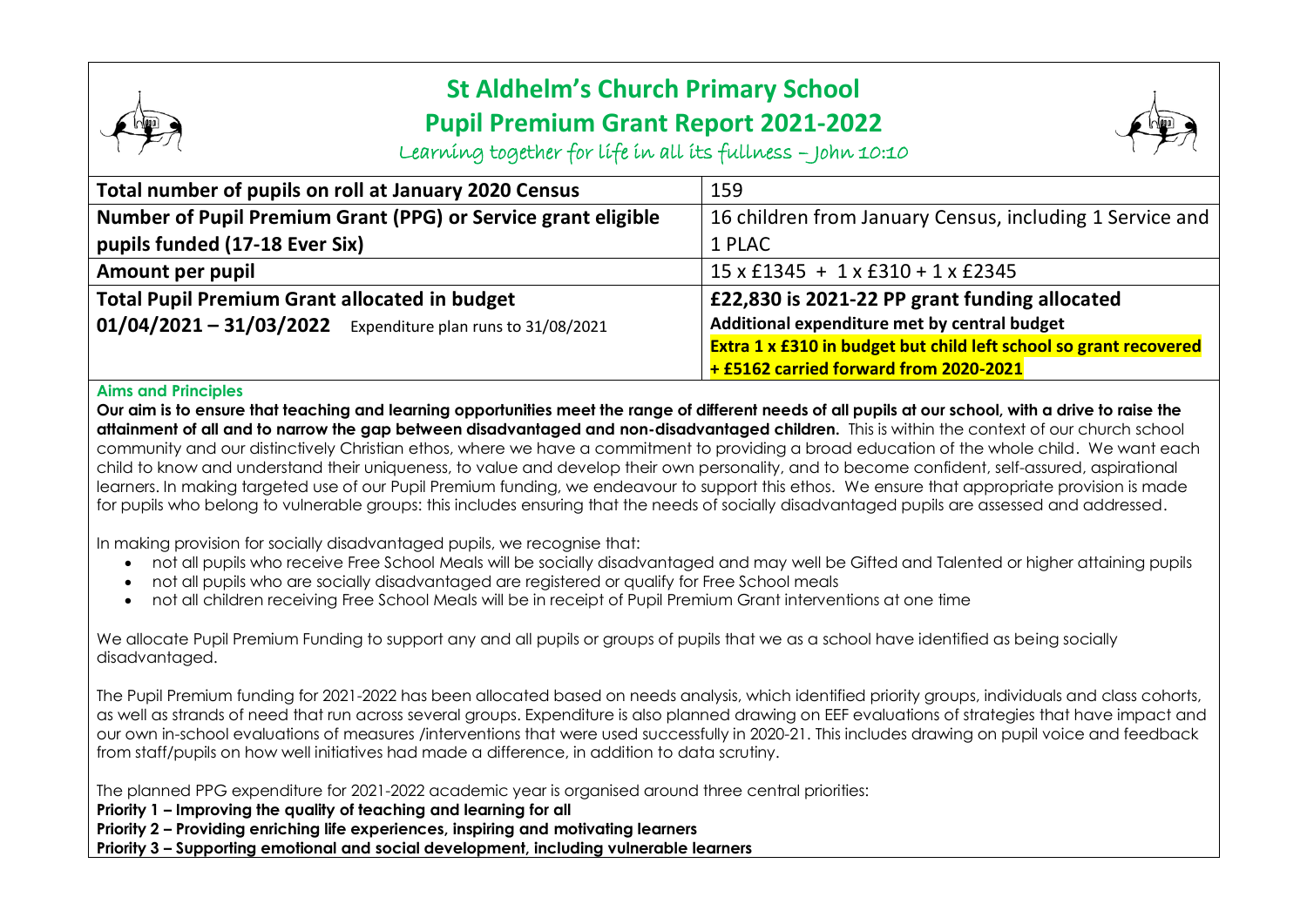| <b>PRIORITY 1: Improving the quality of teaching and learning for all</b>                                                                                                       |                                                                                                                                                                                                                                                                                                                                                                                                                                                                                                                                                            |                                                                                                                                                                                                                                                           |                                                       |                        |
|---------------------------------------------------------------------------------------------------------------------------------------------------------------------------------|------------------------------------------------------------------------------------------------------------------------------------------------------------------------------------------------------------------------------------------------------------------------------------------------------------------------------------------------------------------------------------------------------------------------------------------------------------------------------------------------------------------------------------------------------------|-----------------------------------------------------------------------------------------------------------------------------------------------------------------------------------------------------------------------------------------------------------|-------------------------------------------------------|------------------------|
| FOCUS: Improving attainment and progress of all, including PP children and other identified groups                                                                              |                                                                                                                                                                                                                                                                                                                                                                                                                                                                                                                                                            |                                                                                                                                                                                                                                                           |                                                       |                        |
| <b>Desired Outcomes</b>                                                                                                                                                         | <b>Intervention and Chosen Strategy</b>                                                                                                                                                                                                                                                                                                                                                                                                                                                                                                                    | Cost                                                                                                                                                                                                                                                      | <b>Implementation and</b><br><b>Impact in 2021-22</b> | Intentions for 2022-23 |
| Clear, up to date record of all<br>identified groups to ensure<br>accurate and thorough<br>tracking for raised attainment<br>and progress                                       | Use Behaviour and Vulnerability Toolkit for<br>$\bullet$<br>all children in school and review termly;<br>Create identified group list for SEN, PP<br>(including Services), EAL, CLA and CPLA,<br>Safeguarding, Behaviour, SEMH (short term<br>due to impact from Covid-19)                                                                                                                                                                                                                                                                                 | Time cost only<br>(Autumn staff<br>meeting)                                                                                                                                                                                                               |                                                       |                        |
| Teaching staff use most<br>effective strategies to improve<br>attainment and progress of all<br>children, including identified<br>groups and focus groups                       | Regular curriculum teaching and learning<br>$\bullet$<br>review; sharing best practice; constructive<br>and supportive feedback following learning<br>walks and lesson visits<br><b>Subject Leader focus for monitoring,</b><br>$\bullet$<br>evaluation and progress driving relating to<br>all, but especially to target identified groups<br>and cohorts; Subject Lead knowledge and<br>expertise shared to develop all teaching                                                                                                                         | Time cost only<br>(staff meetings<br>and INSET/<br>twilight sessions)                                                                                                                                                                                     |                                                       |                        |
|                                                                                                                                                                                 | staff<br>Core Subject Leaders to track impact of<br>interventions and progress of individuals<br>within identified groups; data to SLT                                                                                                                                                                                                                                                                                                                                                                                                                     | Spring Term 1/2<br>day teacher<br>release (Main<br>budget cost)                                                                                                                                                                                           |                                                       |                        |
| All children make progress<br>from their starting point as<br>teaching staff have high<br>expectations for all children<br>and provide the support<br>necessary to achieve this | Teachers have sound understanding of<br>$\bullet$<br>individual children attainment, their targets<br>and the progress being made throughout the<br>year<br>SLT led Pupil Progress meetings provide<br>$\bullet$<br>professional dialogue, support, challenge and<br>action points<br>SENCO has secure grasp of impact of<br>strategies and interventions being used, and<br>clear understanding of the progress made<br>/attainment of identified children with<br>SEN, PP and EAL<br>Cost of Teacher/HLTA cover for SENCO<br>release 1 day per week x 38 | No additional cost<br>$6 \times \frac{1}{2}$ days to<br>release DHT &<br>class teacher £75<br>$=$ £900 PP Grant<br>11% £99<br>Full cost £6,004;<br>£704 funded by<br>PP Grant (11%) to<br>be revised in line<br>with PP numbers<br>January 2022<br>census |                                                       |                        |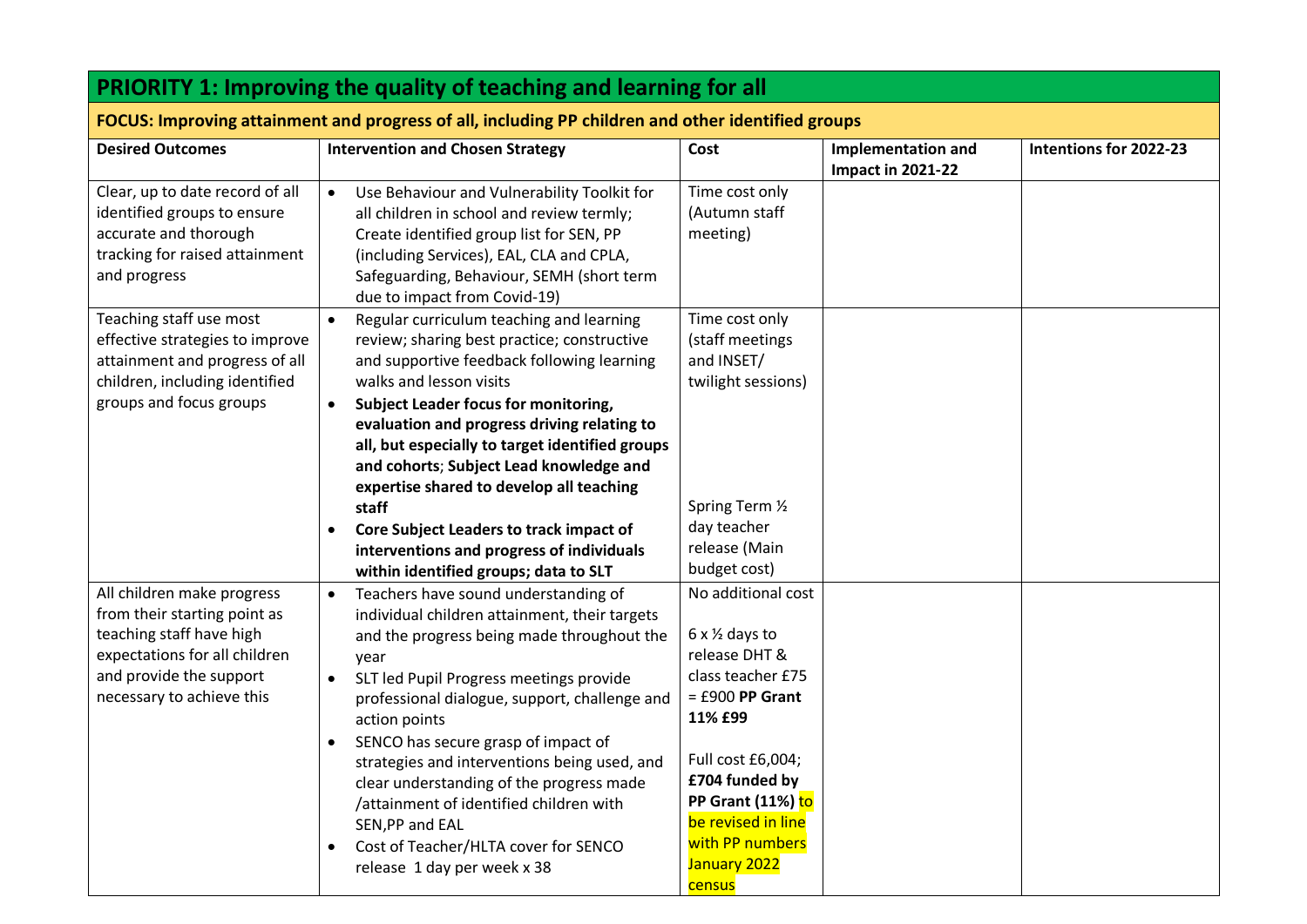| Children receive appropriate      | Teaching staff give clear direction on the                                                                              | Time cost only     |
|-----------------------------------|-------------------------------------------------------------------------------------------------------------------------|--------------------|
| and timely support when           | interventions required for specific children                                                                            | (Teaching staff    |
| difficulties/barriers are         | and monitor these to measure and maximise                                                                               | PPA, SENCo &       |
| identified in their learning and  | progress                                                                                                                | SLT)               |
| this is consistent in all classes | HLTAs and LSAs carry out necessary                                                                                      |                    |
| throughout the school             | interventions and support strategies for                                                                                | £20,330            |
|                                   | identified children                                                                                                     |                    |
|                                   | SENCO provides support and guidance where                                                                               | Within SENDCo      |
|                                   | required                                                                                                                | cost above         |
|                                   | SLT create and review timetabling for HLTAs<br>and LSAs following Pupil Progress Meetings                               | No additional cost |
|                                   | and any changes in children's needs as they<br>arise                                                                    |                    |
|                                   | Use of IT to support for motivation and<br>developing skills; purchase more chrome-<br>books identified for PP children | £315 x 6 = £1890   |

| <b>PRIORITY 2: Providing enriching life experiences, inspiring and motivating learners</b>                                                              |                                                                                                                                                                                                                                                                                                  |                                                                  |                                                       |                        |
|---------------------------------------------------------------------------------------------------------------------------------------------------------|--------------------------------------------------------------------------------------------------------------------------------------------------------------------------------------------------------------------------------------------------------------------------------------------------|------------------------------------------------------------------|-------------------------------------------------------|------------------------|
| Focus: Engaging, motivating and rewarding good learning behaviours                                                                                      |                                                                                                                                                                                                                                                                                                  |                                                                  |                                                       |                        |
| <b>Desired Outcomes</b>                                                                                                                                 | <b>Intervention and Chosen Strategy</b>                                                                                                                                                                                                                                                          | Cost                                                             | <b>Implementation and</b><br><b>Impact in 2021-22</b> | Intentions for 2022-23 |
| Increased engagement of all<br>children in their learning,<br>specifically disadvantaged and<br>vulnerable children, with whole<br>school reward system | Use Tapestry and ClassDojo to reward<br>$\bullet$<br>above and beyond agreed School Rules and<br>Learning Behaviours<br>Headteacher reward stickers; Reception<br>smiley sticker chart                                                                                                           | No cost - free<br>resource                                       |                                                       |                        |
| Increase reading enjoyment,<br>fluency and regularity of and<br>reading habits across whole<br>school                                                   | Focus PP children for regular 1:1 reading<br>$\bullet$<br>with adults, staff or volunteers<br>Focus other vulnerable children (identified<br>groups) for 1:1 reading with<br>teacher/HLTA/LSA<br>Reading dog provision<br>Reading Club led by Year 6 children when<br>able to mix across bubbles | No cost<br>Time cost<br>(teaching staff/<br>HLTA/LSA)<br>No cost |                                                       |                        |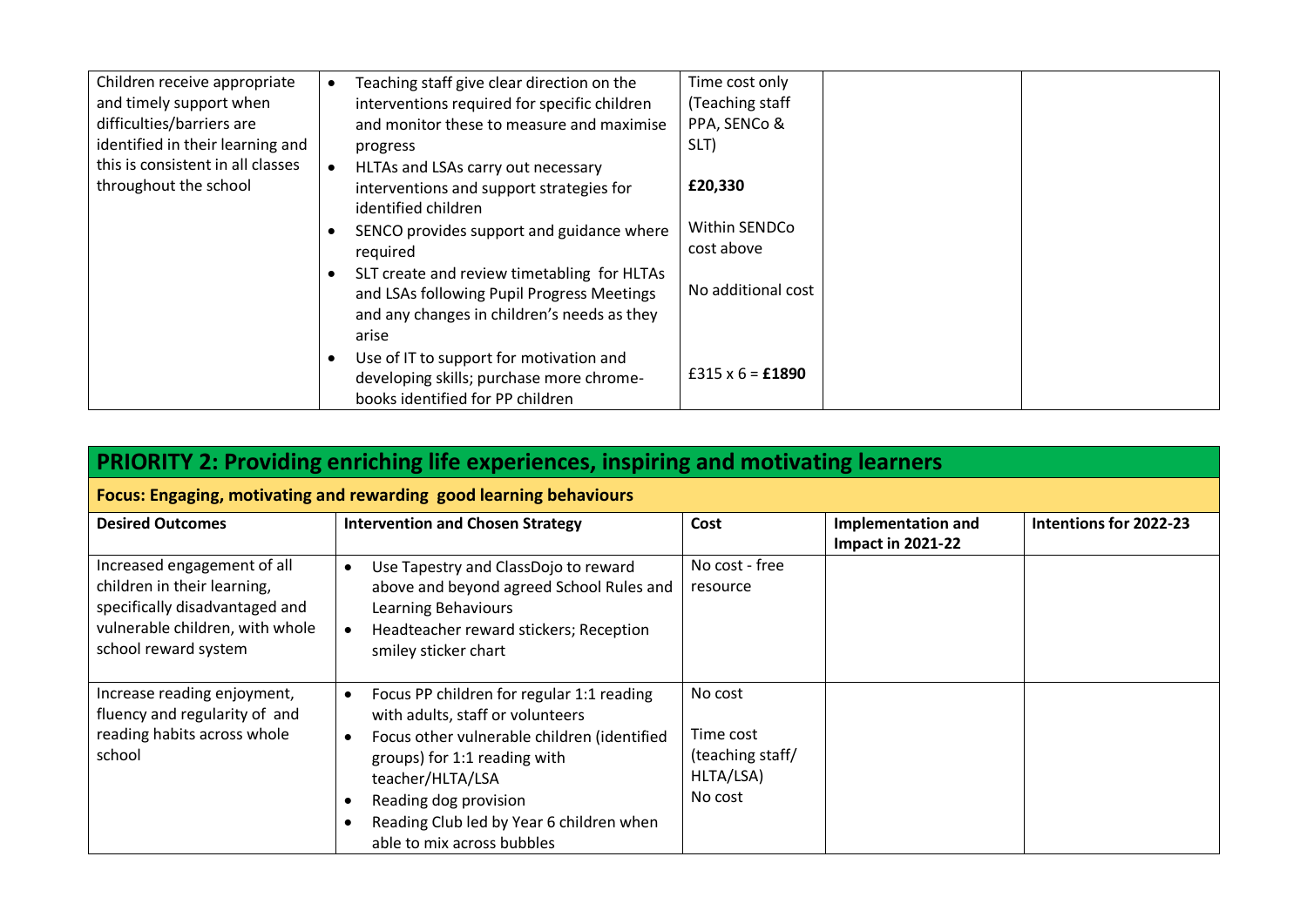| <b>Focus: Enriching life experiences</b>                                                                                                                           |                                                                                                                                                                                                                                                                                                                                                                                                                                                                                                                                                                                                              |                                                                                                                                                           |  |
|--------------------------------------------------------------------------------------------------------------------------------------------------------------------|--------------------------------------------------------------------------------------------------------------------------------------------------------------------------------------------------------------------------------------------------------------------------------------------------------------------------------------------------------------------------------------------------------------------------------------------------------------------------------------------------------------------------------------------------------------------------------------------------------------|-----------------------------------------------------------------------------------------------------------------------------------------------------------|--|
| Children, including<br>disadvantaged children and high<br>attainers focus groups, are<br>exposed to enriching language<br>opportunities, authors and<br>literature | Organise and pay for literature enrichment<br>opportunities, as able when restrictions are<br>lifted:<br>theatre performances and workshops,<br>$\bullet$<br>author visits and collaborative drama<br>opportunities with CLP<br>Resources 4 Learning subscription to<br>$\bullet$<br>access HA reading materials, support<br>guided reading and subject specific books<br>to raise exposure to breadth of literature<br>Y6 to take part in Wells Festival of<br>$\bullet$<br>Literature 2021<br>Participate in any online virtual initiatives,<br>$\bullet$<br>such as poetry and story presentations and    | Possible PTA<br>contribution<br>Main budget cost<br>£3347 £368.17<br>funded by PP<br>Grant 11%<br>No cost as virtual<br>this year<br>$17 \times £2 = £34$ |  |
| Disadvantaged children have<br>access to after-school PE and<br>extra-curricular activities (that<br>usually incur a fee) and to<br>residential visits/trips       | specialist workshops<br>Prioritise allocation and funding of places<br>at after-school PE and extra-curricular<br>activities for children on PP identified<br>group register (17 children x 6<br>sessions/year @ £2)<br>Subsidise Y4,5,6 residential (1/3 x 9<br>$\bullet$<br>children)<br>Subsidise class visits/workshops/trips (1/3<br>$\bullet$<br>contribution of trip cost £15 x eligible<br>children x 1/year)<br>Support music tuition for disadvantaged<br>$\bullet$<br>children who might not otherwise<br>experience such an opportunity<br>(contribution towards £17.50 session x<br>$24$ /year) | £204 funded by<br><b>PP Grant</b><br>£540 if<br>residentials can<br>go ahead<br>£85 funded by PP<br>Grant<br>£139.92 $\times$ 3 =<br>£419.16              |  |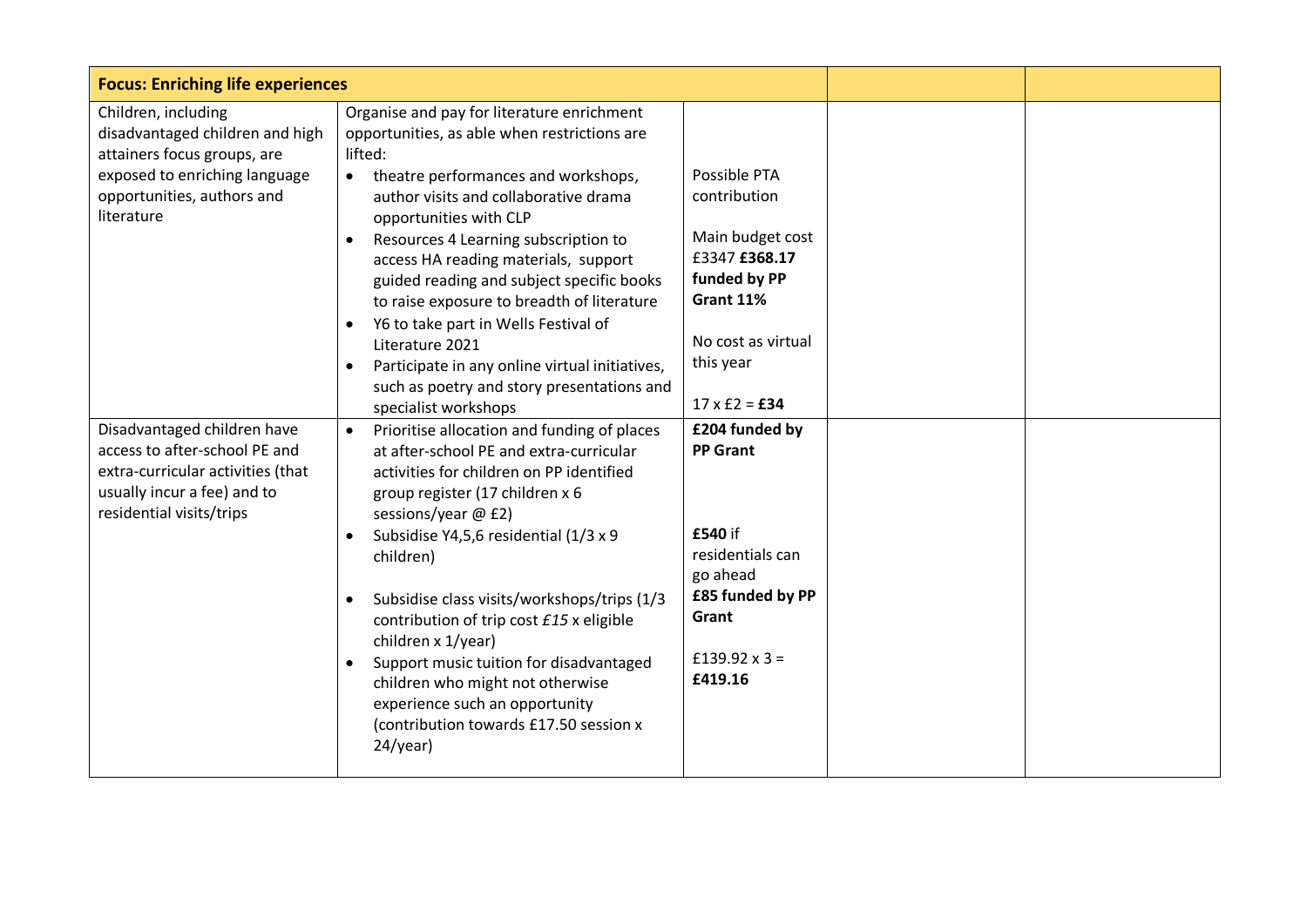| <b>PRIORITY 3: Supporting emotional and social development, including vulnerable learners</b>                                                                                                            |                                                                                                                                                                                                                                                                                                                                                                                                                                                                         |                                                                 |                                                       |                        |
|----------------------------------------------------------------------------------------------------------------------------------------------------------------------------------------------------------|-------------------------------------------------------------------------------------------------------------------------------------------------------------------------------------------------------------------------------------------------------------------------------------------------------------------------------------------------------------------------------------------------------------------------------------------------------------------------|-----------------------------------------------------------------|-------------------------------------------------------|------------------------|
| Focus: Building self-esteem, co-operative skills and healthy relationships                                                                                                                               |                                                                                                                                                                                                                                                                                                                                                                                                                                                                         |                                                                 |                                                       |                        |
| <b>Desired Outcomes</b>                                                                                                                                                                                  | <b>Intervention and Chosen Strategy</b>                                                                                                                                                                                                                                                                                                                                                                                                                                 | Cost                                                            | <b>Implementation and</b><br><b>Impact in 2021-22</b> | Intentions for 2022-23 |
| Increase staff knowledge<br>and capacity to support<br>children with SEMH<br>concerns;<br>Mental health and well-<br>being of all, including<br>vulnerable, children is<br>supported via targeted work   | SENCo to support staff training on SEMH<br>$\bullet$<br>concerns, strategies to support and<br>measures<br>Mental Health Lead/SLT to initiate support<br>$\bullet$<br>for vulnerable children<br><b>Recruitment of ELSA</b><br>$\bullet$                                                                                                                                                                                                                                | Time cost only<br>(staff meeting)                               |                                                       |                        |
| Vulnerable children<br>establish secure friendship<br>groups and strategies for<br>emotional management;<br>Mental health and well-<br>being of vulnerable children<br>is supported via targeted<br>work | HLTA/LSAs to run Social Skills and Behaviour<br>$\bullet$<br>groups within classes, directed by<br>Teacher/SENCo<br>Nurture work with identified children in 1:1<br>$\bullet$<br>or small groups                                                                                                                                                                                                                                                                        | Cost from above<br>Time cost                                    |                                                       |                        |
| Children develop stronger<br>sense of self and<br>consideration for others<br>through Forest School<br>opportunities and outdoor<br>learning activities<br>Enhanced play provision, to                   | Use of Forest School activitiesfor self-<br>$\bullet$<br>esteem, team building and resilience<br>development<br>Offer more bespoke Forest School small<br>$\bullet$<br>group interventions as needed<br>Forest School training for teaching staff as<br>$\bullet$<br>required to enable all children to take part<br>and to strengthen whole class interaction<br>and inclusivity<br>Resources<br>$\bullet$<br>Development of Physical Activity Play Area,<br>$\bullet$ | Time cost only<br>(staff meeting)<br>Main budget<br>Main budget |                                                       |                        |
| enable all to have healthier<br>and more productive<br>playtimes, including use of<br>enhanced 'wild areas' for<br>focus team games/personal<br>challenges                                               | Nature Area and Wood Area<br>MDSAs to promote team games and<br>$\bullet$<br>personal challenges<br>Resources for learning activities<br>$\bullet$                                                                                                                                                                                                                                                                                                                      |                                                                 |                                                       |                        |